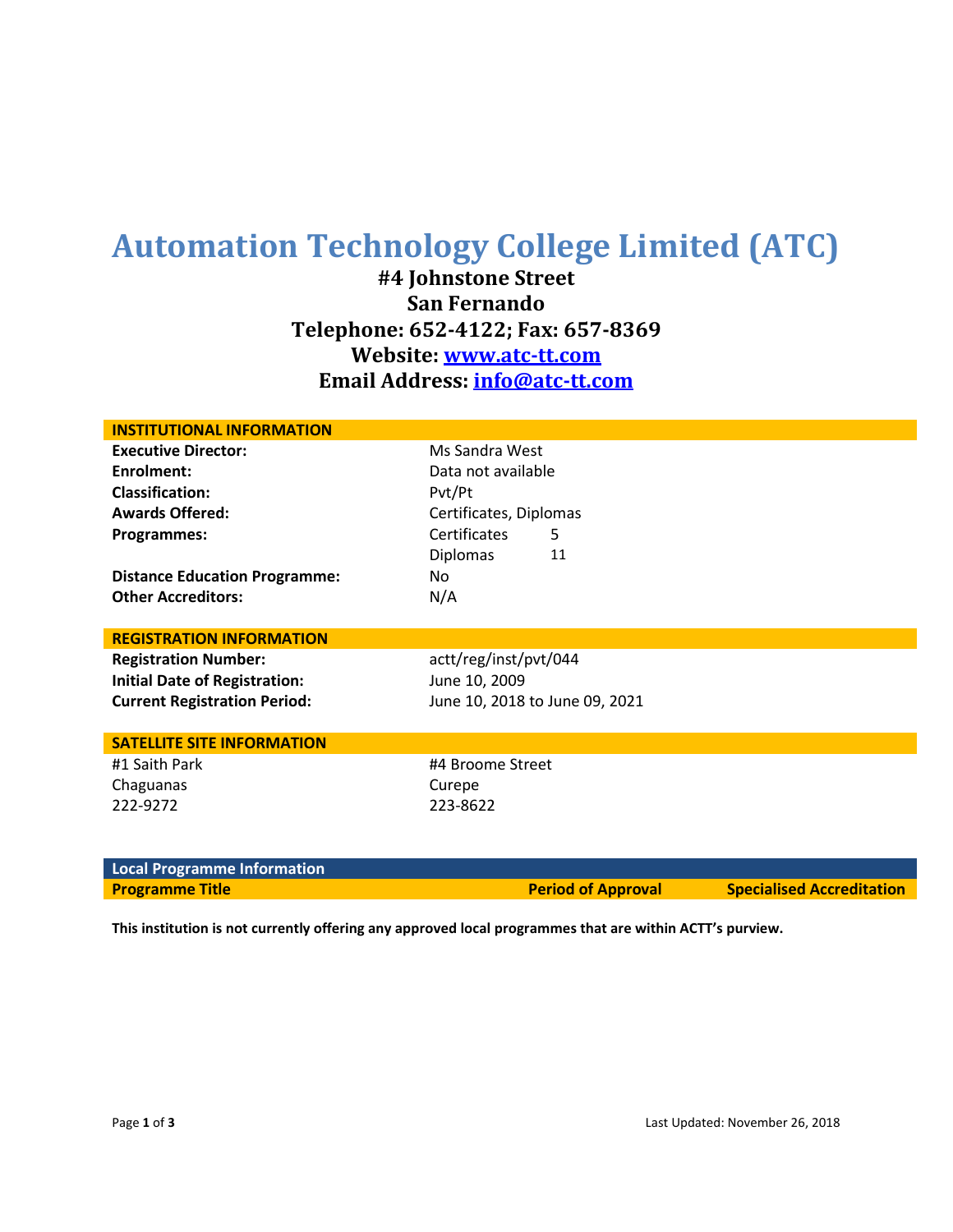## Automation Technology College Limited

| <b>Recognised Transnational Programmes</b>                                                                                                                                                                                                                                                                                                        |                              |                                  |  |  |
|---------------------------------------------------------------------------------------------------------------------------------------------------------------------------------------------------------------------------------------------------------------------------------------------------------------------------------------------------|------------------------------|----------------------------------|--|--|
| City and Guilds of London Institute -                                                                                                                                                                                                                                                                                                             |                              |                                  |  |  |
| Quality Assured by the Office of Qualifications and Examinations Regulation (Ofqual), UK                                                                                                                                                                                                                                                          |                              |                                  |  |  |
| <b>Programme Title</b>                                                                                                                                                                                                                                                                                                                            | <b>Period of Recognition</b> | <b>Specialised Accreditation</b> |  |  |
| Level 3 Certificate in Designing and Planning Communications<br>Network (3667-03)                                                                                                                                                                                                                                                                 | April 2016-<br>April 2021    |                                  |  |  |
| Level 3 Certificate in Process Technology<br>- Chemical Process (0610-03)<br>- Petroleum Operations (0610-30)                                                                                                                                                                                                                                     | April 2016-<br>April 2021    |                                  |  |  |
| Level 3 IVQ Certificate in Teaching, Training and Assessing<br>Learning - Assessing Competence (1106-93)                                                                                                                                                                                                                                          | April 2016-<br>April 2021    |                                  |  |  |
| Level 3 IVQ Certificate in Teaching, Training and Assessing<br>Learning (1106-94)                                                                                                                                                                                                                                                                 | April 2016 -<br>April 2021   |                                  |  |  |
| Level 3 Diploma in Process Technology (0610-31)<br>- Electrical and Electronic Engineering                                                                                                                                                                                                                                                        | April 2016-<br>April 2021    |                                  |  |  |
| Level 3 IVQ Diploma in Engineering (2850-88)<br>- Maintenance, Installation and Commissioning                                                                                                                                                                                                                                                     | April 2016-<br>April 2021    |                                  |  |  |
| Level 3 IVQ Diploma in Engineering (2850-89)<br>- Mechanical Manufacturing Engineering                                                                                                                                                                                                                                                            | April 2016-<br>April 2021    |                                  |  |  |
| Level 3 IVQ Diploma in Engineering (2850-90)<br>- Electrical and Electronic Engineering                                                                                                                                                                                                                                                           | April 2016-<br>April 2021    |                                  |  |  |
| Level 3 IVQ Technician Diploma in Engineering (2565-02)<br>- Mechanical Engineering - Manufacturing<br>- Mechanical Engineering - Plant Technology<br>- Mechanical and Electrical Engineering - Design and<br>Manufacture<br>- Mechanical and Electrical Engineering - Plant Technology<br>- Mechanical and Electrical Engineering - Mechatronics | April 2016-<br>April 2021    |                                  |  |  |
| Level 5 IVQ Advanced Technician Diploma in Engineering<br>$(2565-03)$<br>- Mechanical Engineering - Manufacturing<br>- Mechanical Engineering - Plant Technology<br>- Mechanical and Electrical Engineering - Design and<br>Manufacture<br>- Mechanical and Electrical Engineering - Plant Technology                                             | April 2016-<br>April 2021    |                                  |  |  |

- Mechanical and Electrical Engineering - Control Systems